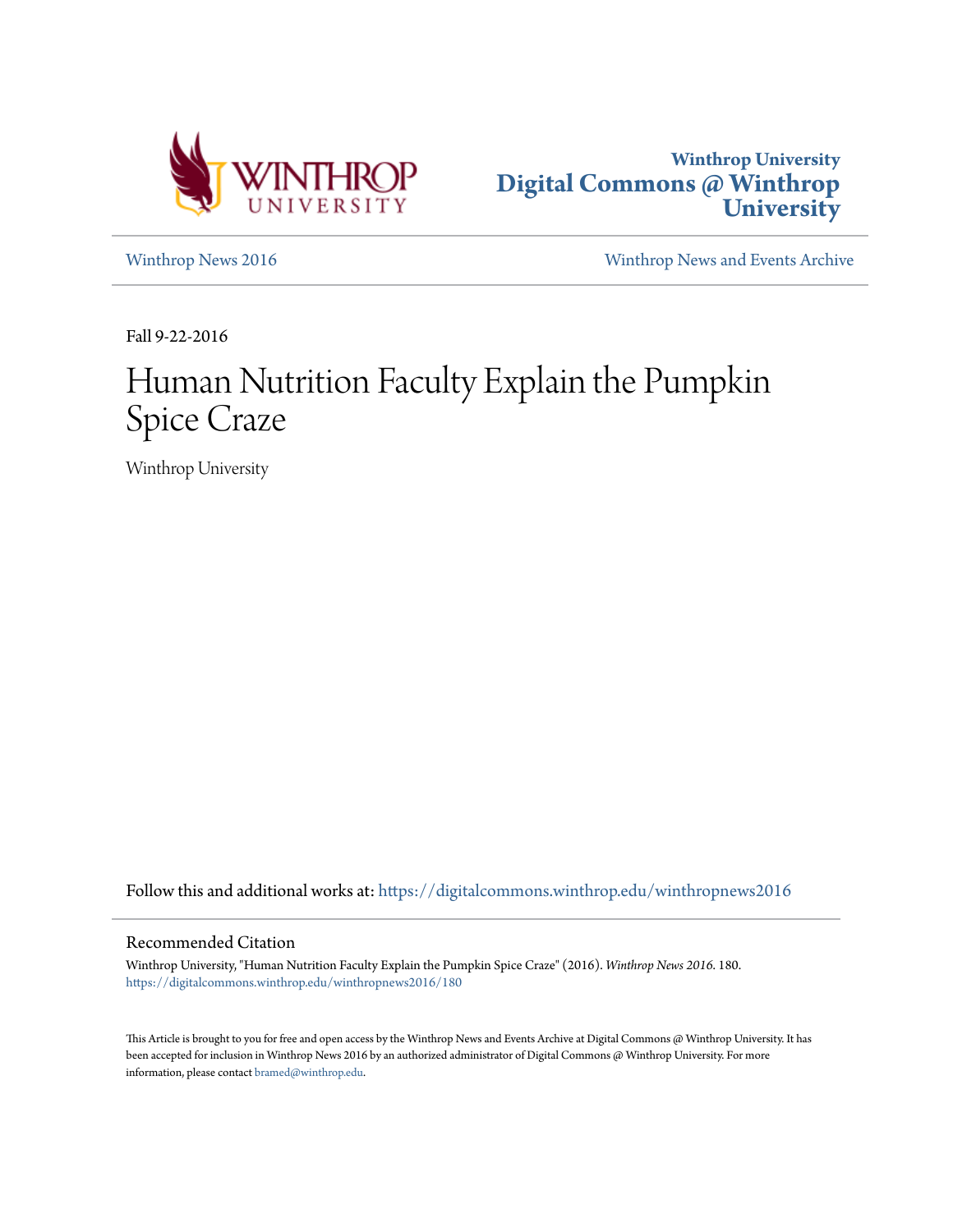



## **ABOUT ADMISSIONS & AID ACADEMICS STUDENT**

09/22/2016

**AFFAIRS ATHLETICS GIVING**

**O** SHARE

- 89 年 -

All News

Archives

RSS News Feeds

Winthrop in the News

# **Human Nutrition Faculty Explain the Pumpkin Spice Craze**

## **Quick Facts**

Human nutrition faculty agree the craze could be related to the positive feelings of the holidays clustered at the end of the year.



ROCK HILL, SOUTH CAROLINA — For many people, the beginning of the fall means one thing: the **return of pumpkin spice-flavored products**. From Starbucks' pumpkin spice latte to pumpkin spice M & Ms, companies flood the shelves all fall with this seasonal thrill.

Some Winthrop University human nutrition faculty weighed in on the craze, agreeing that it could be the seasonal connections that appeal to people.

"Pumpkin spice may be appealing to many people due to its association with 'comfort foods' from holidays such as Thanksgiving and Christmas," said Judy Thomas, instructor. "For people who have pleasant memories of eating pumpkin-containing recipes, the aroma of pumpkin spice may trigger feelings of contentment related to family meals or gatherings of friends."

Instructor Leslie Thompson agreed, adding Halloween to the holiday mix. Department of Human Nutrition Chair Wanda Koszewski referred to an NPR report, which pointed out that the fall-orange color-pumpkin spice connection "represents our rural roots and a simpler life than what we have now."

Pumpkins are a nutrient-dense power food with all kinds of benefits, including vitamin A—which Thompson said humans need for healthy vision, cell growth and strong immune systems—vitamins B and C, beta carotene, potassium and fiber. With one cup equaling only 30 calories, it won't break your diet, either.

But bad news: most of the pumpkin spice products on the shelves don't provide those benefits.

"Most of the pumpkin products we see probably provide very little, if any, actual pumpkin, so we aren't getting all those nutritional benefits of the actual pumpkin," Thompson said.

Koszewski signs this reality check: a pumpkin spice latte typically contains 420 calories, 18 grams of fat (even though pumpkin has no fat) and 50 grams of sugar.

What are the weirdest pumpkin spice products you've seen?

Koszewski: "I don't really look specifically at pumpkin spice flavors on the shelf, but I think they are making pumpkin-flavored Cheerios and Pringles."

Thomas: "Pumpkin spice body lotion!"

Thompson: "It's hard to say, it's becoming more of the norm to see pumpkin spice cereals, breads, ice cream, yogurt, candy, peanut butter…and the list goes on…"